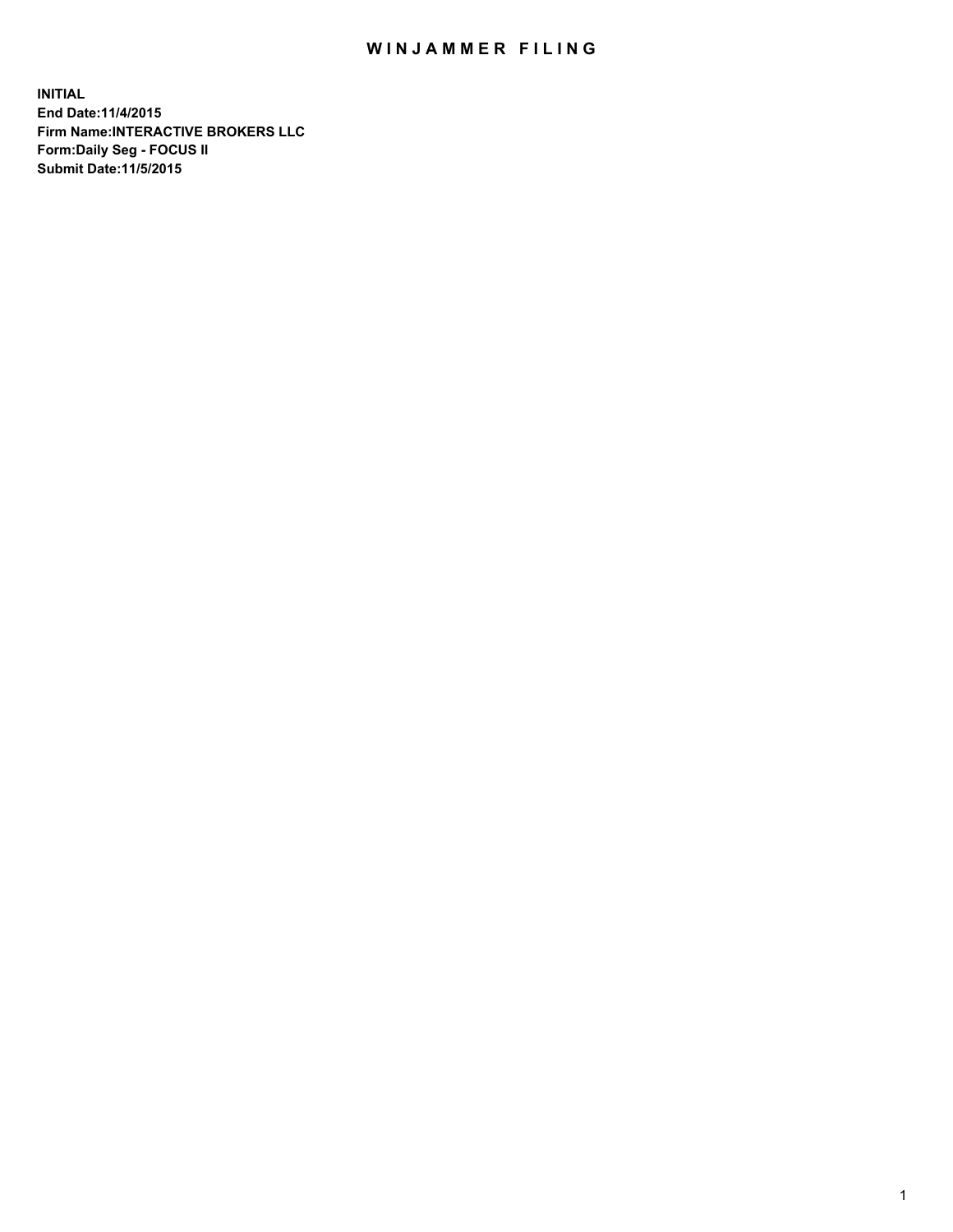## **INITIAL End Date:11/4/2015 Firm Name:INTERACTIVE BROKERS LLC Form:Daily Seg - FOCUS II Submit Date:11/5/2015 Daily Segregation - Cover Page**

| Name of Company<br><b>Contact Name</b><br><b>Contact Phone Number</b><br><b>Contact Email Address</b>                                                                                                                                                                                                                          | <b>INTERACTIVE BROKERS LLC</b><br><b>Alex Parker</b><br>203-618-7738<br>aparker@interactivebrokers.com |
|--------------------------------------------------------------------------------------------------------------------------------------------------------------------------------------------------------------------------------------------------------------------------------------------------------------------------------|--------------------------------------------------------------------------------------------------------|
| FCM's Customer Segregated Funds Residual Interest Target (choose one):<br>a. Minimum dollar amount: ; or<br>b. Minimum percentage of customer segregated funds required:% ; or<br>c. Dollar amount range between: and; or<br>d. Percentage range of customer segregated funds required between:% and%.                         | <u>0</u><br>155,000,000 245,000,000<br><u>00</u>                                                       |
| FCM's Customer Secured Amount Funds Residual Interest Target (choose one):<br>a. Minimum dollar amount: ; or<br>b. Minimum percentage of customer secured funds required:% ; or<br>c. Dollar amount range between: and; or<br>d. Percentage range of customer secured funds required between:% and%.                           | <u>0</u><br>80,000,000 120,000,000<br>0 <sub>0</sub>                                                   |
| FCM's Cleared Swaps Customer Collateral Residual Interest Target (choose one):<br>a. Minimum dollar amount: ; or<br>b. Minimum percentage of cleared swaps customer collateral required:% ; or<br>c. Dollar amount range between: and; or<br>d. Percentage range of cleared swaps customer collateral required between:% and%. | <u>0</u><br>0 <sub>0</sub><br>0 <sub>0</sub>                                                           |

Attach supporting documents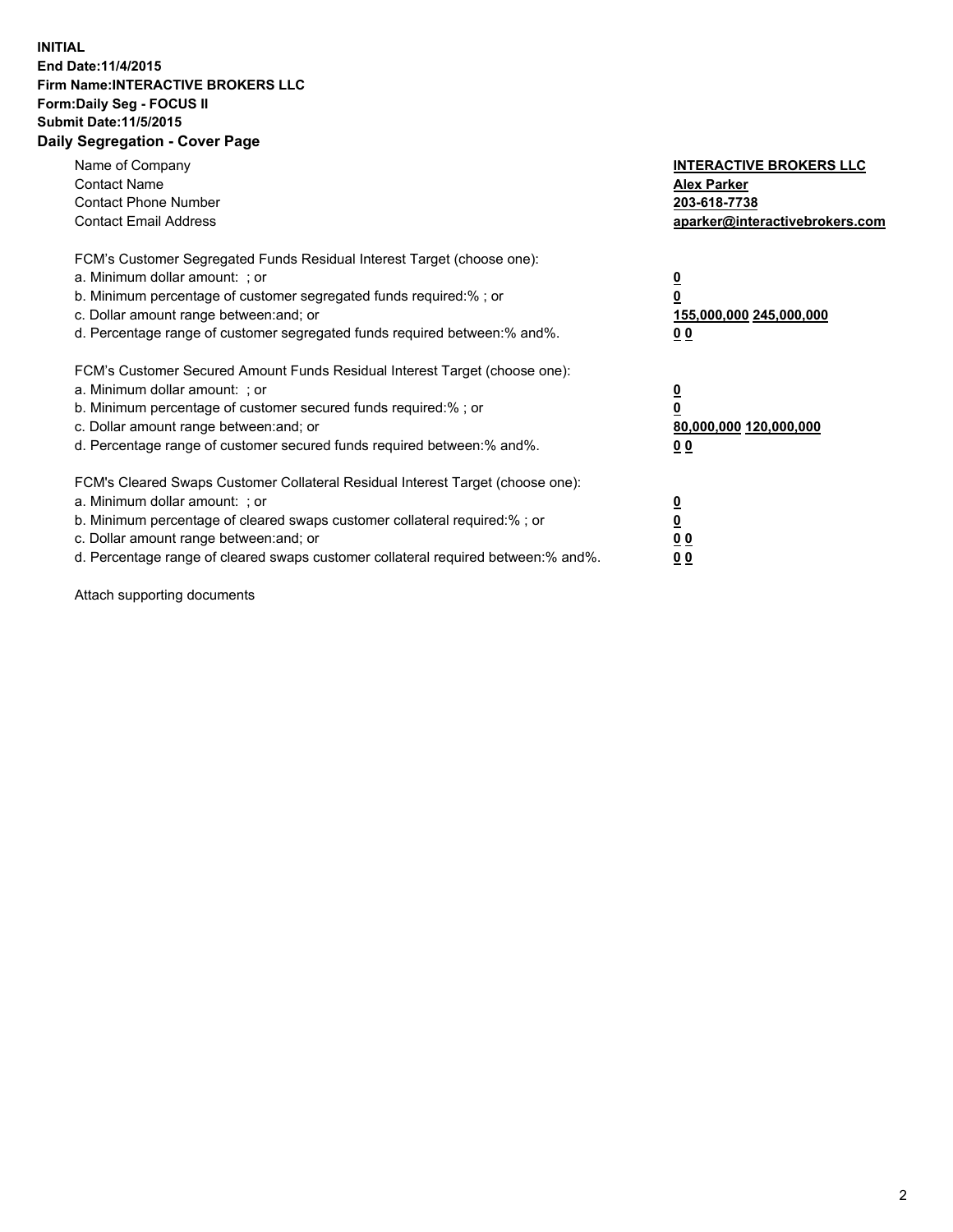## **INITIAL End Date:11/4/2015 Firm Name:INTERACTIVE BROKERS LLC Form:Daily Seg - FOCUS II Submit Date:11/5/2015 Daily Segregation - Secured Amounts**

|     | Dany Ocgregation - Oceanea Annoanta                                                                        |                                  |
|-----|------------------------------------------------------------------------------------------------------------|----------------------------------|
|     | Foreign Futures and Foreign Options Secured Amounts                                                        |                                  |
|     | Amount required to be set aside pursuant to law, rule or regulation of a foreign                           | $0$ [7305]                       |
|     | government or a rule of a self-regulatory organization authorized thereunder                               |                                  |
| 1.  | Net ledger balance - Foreign Futures and Foreign Option Trading - All Customers                            |                                  |
|     | A. Cash                                                                                                    | 331,920,245 [7315]               |
|     | B. Securities (at market)                                                                                  | $0$ [7317]                       |
| 2.  | Net unrealized profit (loss) in open futures contracts traded on a foreign board of trade                  | 1,045,035 [7325]                 |
| 3.  | Exchange traded options                                                                                    |                                  |
|     | a. Market value of open option contracts purchased on a foreign board of trade                             | 39,456 [7335]                    |
|     | b. Market value of open contracts granted (sold) on a foreign board of trade                               | $-38,442$ [7337]                 |
| 4.  | Net equity (deficit) (add lines 1.2. and 3.)                                                               | 332,966,294 [7345]               |
| 5.  | Account liquidating to a deficit and account with a debit balances - gross amount                          | 364,405 [7351]                   |
|     | Less: amount offset by customer owned securities                                                           | 0 [7352] 364,405 [7354]          |
| 6.  | Amount required to be set aside as the secured amount - Net Liquidating Equity                             | 333,330,699 [7355]               |
|     | Method (add lines 4 and 5)                                                                                 |                                  |
| 7.  | Greater of amount required to be set aside pursuant to foreign jurisdiction (above) or line                | 333,330,699 [7360]               |
|     | 6.                                                                                                         |                                  |
|     | FUNDS DEPOSITED IN SEPARATE REGULATION 30.7 ACCOUNTS                                                       |                                  |
| 1.  | Cash in banks                                                                                              |                                  |
|     | A. Banks located in the United States                                                                      | 2,273,274 [7500]                 |
|     | B. Other banks qualified under Regulation 30.7                                                             | 0 [7520] 2,273,274 [7530]        |
| 2.  | Securities                                                                                                 |                                  |
|     | A. In safekeeping with banks located in the United States                                                  | 371,765,992 [7540]               |
|     | B. In safekeeping with other banks qualified under Regulation 30.7                                         | 0 [7560] 371,765,992 [7570]      |
| 3.  | Equities with registered futures commission merchants                                                      |                                  |
|     | A. Cash                                                                                                    | $0$ [7580]                       |
|     | <b>B.</b> Securities                                                                                       | $0$ [7590]                       |
|     | C. Unrealized gain (loss) on open futures contracts                                                        | $0$ [7600]                       |
|     | D. Value of long option contracts                                                                          | $0$ [7610]                       |
|     | E. Value of short option contracts                                                                         | 0 [7615] 0 [7620]                |
| 4.  | Amounts held by clearing organizations of foreign boards of trade                                          |                                  |
|     | A. Cash                                                                                                    | $0$ [7640]                       |
|     | <b>B.</b> Securities                                                                                       | $0$ [7650]                       |
|     | C. Amount due to (from) clearing organization - daily variation                                            | $0$ [7660]                       |
|     | D. Value of long option contracts                                                                          | $0$ [7670]                       |
|     | E. Value of short option contracts                                                                         | 0 [7675] 0 [7680]                |
| 5.  | Amounts held by members of foreign boards of trade                                                         |                                  |
|     | A. Cash                                                                                                    | 76,916,671 [7700]                |
|     | <b>B.</b> Securities                                                                                       | $0$ [7710]                       |
|     | C. Unrealized gain (loss) on open futures contracts                                                        | -7,187,271 [7720]                |
|     | D. Value of long option contracts                                                                          | 39,464 [7730]                    |
|     | E. Value of short option contracts                                                                         | -38,443 [7735] 69,730,421 [7740] |
| 6.  | Amounts with other depositories designated by a foreign board of trade                                     | $0$ [7760]                       |
| 7.  | Segregated funds on hand                                                                                   | $0$ [7765]                       |
| 8.  | Total funds in separate section 30.7 accounts                                                              | 443,769,687 [7770]               |
| 9.  | Excess (deficiency) Set Aside for Secured Amount (subtract line 7 Secured Statement<br>Page 1 from Line 8) | 110,438,988 [7380]               |
| 10. | Management Target Amount for Excess funds in separate section 30.7 accounts                                | 80,000,000 [7780]                |
| 11. | Excess (deficiency) funds in separate 30.7 accounts over (under) Management Target                         | 30,438,988 [7785]                |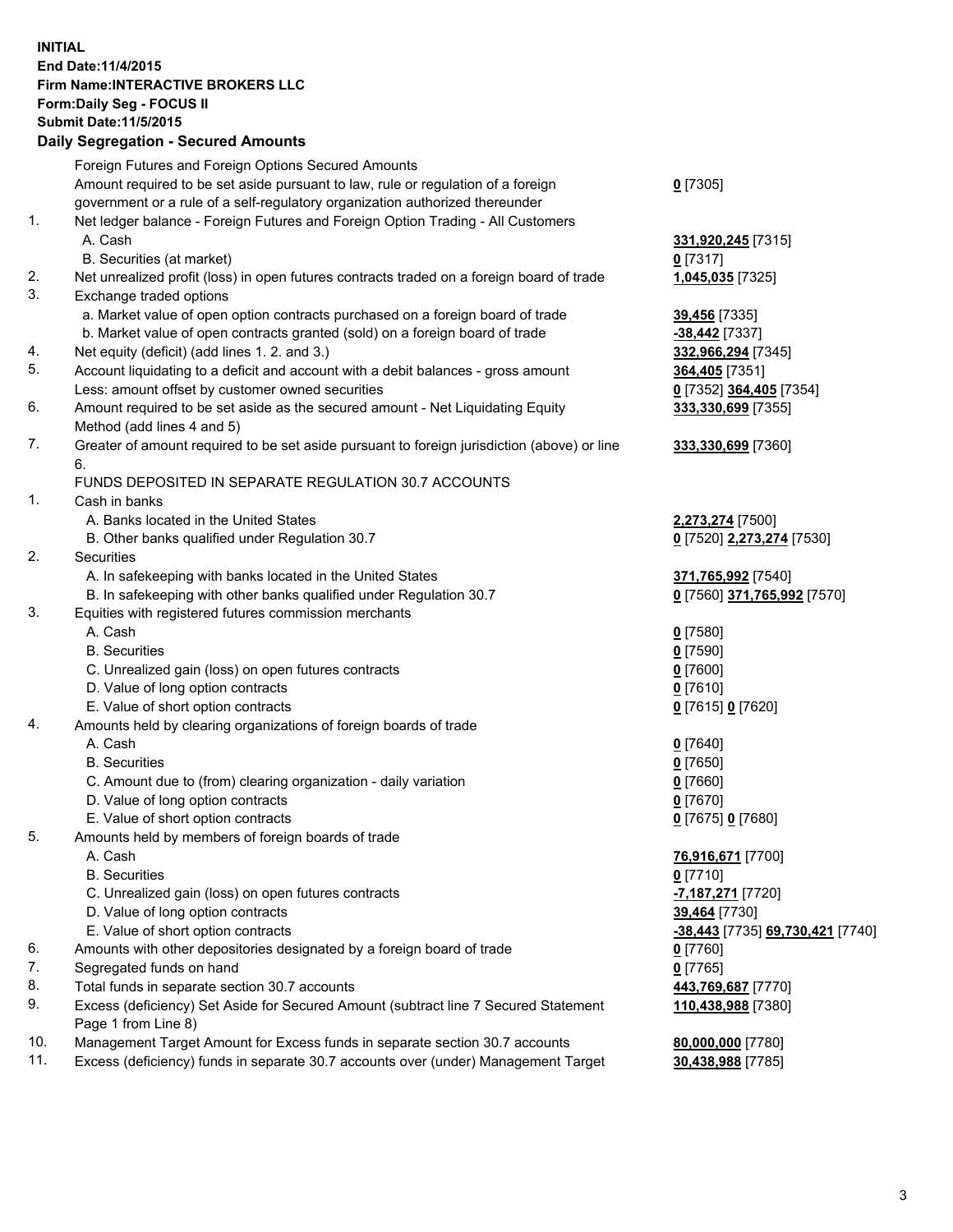**INITIAL End Date:11/4/2015 Firm Name:INTERACTIVE BROKERS LLC Form:Daily Seg - FOCUS II Submit Date:11/5/2015 Daily Segregation - Segregation Statement** SEGREGATION REQUIREMENTS(Section 4d(2) of the CEAct) 1. Net ledger balance A. Cash **2,733,450,554** [7010] B. Securities (at market) **0** [7020] 2. Net unrealized profit (loss) in open futures contracts traded on a contract market **-106,326,121** [7030] 3. Exchange traded options A. Add market value of open option contracts purchased on a contract market **88,437,917** [7032] B. Deduct market value of open option contracts granted (sold) on a contract market **-163,746,675** [7033] 4. Net equity (deficit) (add lines 1, 2 and 3) **2,551,815,675** [7040] 5. Accounts liquidating to a deficit and accounts with debit balances - gross amount **235,211** [7045] Less: amount offset by customer securities **0** [7047] **235,211** [7050] 6. Amount required to be segregated (add lines 4 and 5) **2,552,050,886** [7060] FUNDS IN SEGREGATED ACCOUNTS 7. Deposited in segregated funds bank accounts A. Cash **247,041,546** [7070] B. Securities representing investments of customers' funds (at market) **1,468,062,462** [7080] C. Securities held for particular customers or option customers in lieu of cash (at market) **0** [7090] 8. Margins on deposit with derivatives clearing organizations of contract markets A. Cash **24,925,347** [7100] B. Securities representing investments of customers' funds (at market) **1,094,859,877** [7110] C. Securities held for particular customers or option customers in lieu of cash (at market) **0** [7120] 9. Net settlement from (to) derivatives clearing organizations of contract markets **2,510,245** [7130] 10. Exchange traded options A. Value of open long option contracts **88,413,530** [7132] B. Value of open short option contracts **-163,722,350** [7133] 11. Net equities with other FCMs A. Net liquidating equity **0** [7140] B. Securities representing investments of customers' funds (at market) **0** [7160] C. Securities held for particular customers or option customers in lieu of cash (at market) **0** [7170] 12. Segregated funds on hand **0** [7150] 13. Total amount in segregation (add lines 7 through 12) **2,762,090,657** [7180] 14. Excess (deficiency) funds in segregation (subtract line 6 from line 13) **210,039,771** [7190] 15. Management Target Amount for Excess funds in segregation **155,000,000** [7194] **55,039,771** [7198]

16. Excess (deficiency) funds in segregation over (under) Management Target Amount Excess